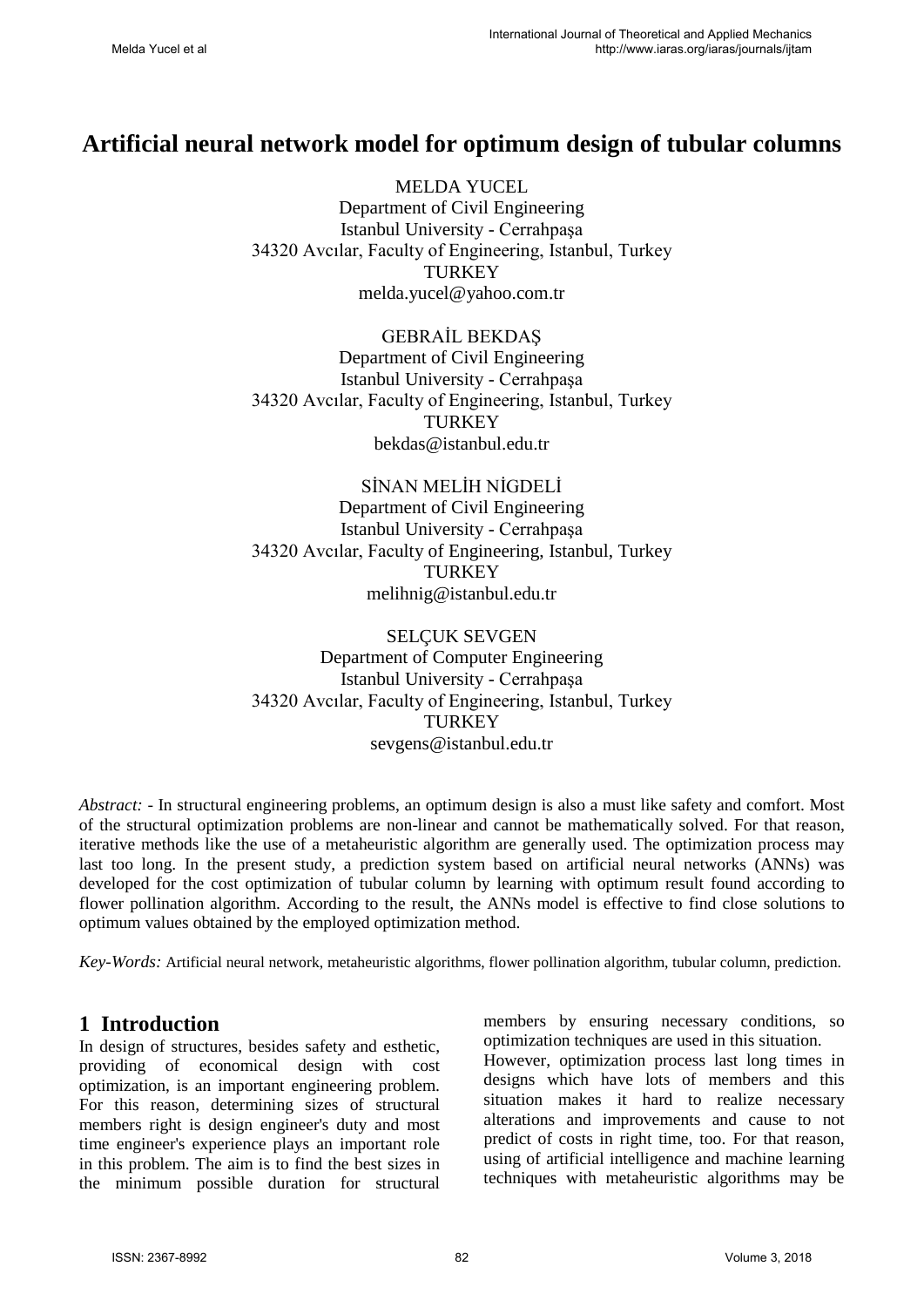useful. One of these techniques is multilayer artificial neural networks (ANN), which is frequently preferred in different engineering problems. Senyiğit et. al. [1] used artificial neural networks, that is trained with heuristic methods which are genetic (GA) and bee algorithms to determine of optimal lot sizes that can ensure minimum of total cost under demand and price uncertainness. Song et. al. [2] used ANN and GA for optimal temperature and airflow distribution to provide control of energy using. On the other hand, Kant ve Sangwan [3] combined GA and ANN, to determine values of optimal machining parameters that provide to occur surface roughness minimum. In addition, real application was realized for machining with the aim of evaluating performance of ANN-GA model in this study. Hafezi et. al. [4] developed an agent system that designed with bat algorithm (BA) and ANN, which can predict DAX stock prices by using quarterly cycles of eight years. In civil engineering, some studies have been developed for predicting of optimum values of problem parameters that are intended for the aim of designed model, rapidly. For example; Bowden et. al. [5] developed a model that can determine by predicting from 14 days previous salinity amount in Murray River in South Australia with ANN and GA. To predict unconfined compressive strength of granite and limestone rock samples from Malaysia's area, ANNs with particle swarm optimization (PSO) method which will provide increase of network performance, were used by Momeni et. al.[6]. Hoang and Pham [7] combined firefly algorithm (FFA) and ANNs to evaluate the slope stability.

One of these studies related with structural engineering is to estimate the tender price amounts for bridge construction projects by using ANN and GA by Chou et al. [8]. Gholizadeh [9] realized a model for performance-based optimal seismic design of three, six and twelve-story planar steel moment frames employing firefly algorithm (FFA) and ANNs. Mashhadban et. al. [10] predicted self compacting concrete properties by using fiber mixture and pure concretes. Chatterjee et. al. [11] determined structural failure of multistory reinforced concrete buildings employing ANN and PSO.

In this study, optimum central diameter and the thickness are determined to provide minimum cost for a tubular column under compressive load. Optimization process was performed using flower pollination algorithm (FPA) and a prediction system based on artificial neural networks was developed by using the obtained optimal design values.

# **2 The optimization problem**

In the present study, the cost optimization of tubular column under compressive load is investigated. The model of the tubular column including a section A-A is given in Fig. 1 [12]. The column is excited by an axial force (P) and the length of the tubular column is *l*. P and *l* together with yield stress  $(\sigma_v)$ , density (ρ) and modulus of elasticity (E). The central diameter (d) and the thickness of the tubular column (t) are design variables to minimize. Outer  $(d_0)$  and inner  $(d_i)$  diameter are related to the design variables as defined below.

$$
d_i = d - \frac{t}{2} \tag{1}
$$

$$
d_0 = d + \frac{t}{2} \tag{2}
$$



Figure 1. Tubular column and A-A cross-section

The objective function of the optimization can be written as follows:

$$
f(d,t) = 9.8dt + 2d\tag{3}
$$

The problem has six design constraints. Two of them are related to design and the other are related to minimum and maximum ranges. The first constraint  $(g_1)$  is considered for compressive capacity of column. It is formulated as follows:

$$
g_1 = \frac{P}{\pi dt \sigma_y} - 1 \le 0 \tag{4}
$$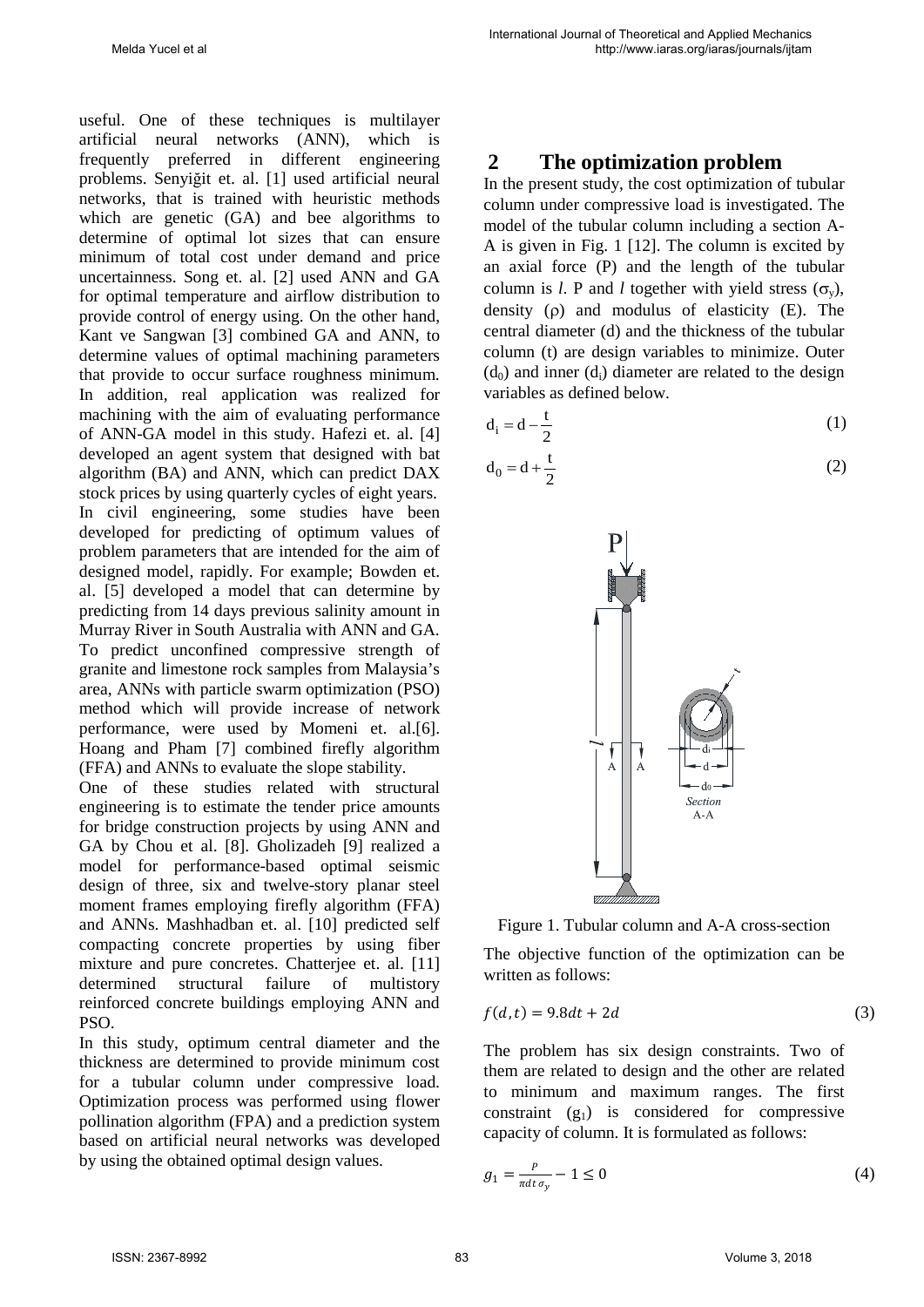The second constraint  $(g_2)$  is related with the buckling force capacity and it is written as Eq. (5).

$$
g_2 = \frac{8PL^2}{\pi^3 E dt (d^2 + t^2)} - 1 \le 0
$$
\n<sup>(5)</sup>

The minimum and maximum ranges of d are 2 cm and 14 cm, respectively. For that case, third and fourth constrains are formalized as Eq. (6) and (7), respectively.

$$
g_3 = \frac{2.0}{d} - 1 \le 0
$$
 (6)  

$$
g_4 = \frac{d}{14} - 1 \le 0
$$
 (7)

The minimum and maximum ranges of t are 0.2 cm and 0.9 cm and the last constrains are written as follows:

$$
g_5 = \frac{0.2}{t} - 1 \le 0
$$
 (8)

$$
g_6 = \frac{t}{0.9} - 1 \le 0 \tag{9}
$$

### **3 Flower pollination algorithm**

In the present study, machine learning is done according to optimum results for different P and *l* values. The optimum design variable values were obtained by using flower pollination algorithm developed by Yang [13-14].

Flowering plants reproduce via pollination in nature. The pollination process can be done by pollinators such as insects, birds, bats, other animals and wind or self-pollination like self-fertilization of flowers. Pollinators obey the rules of Lévy flight and global pollination is formalized with a Lévy distribution (L) as given in Eq. (10)

$$
x_i^{t+1} = x_i^t + L(x_i^t - g_*)
$$
 (10)

In this formulation,  $x_i^{t+1}$  is the updated new solution of design variable and  $x_i^t$  is the existing solution.  $g^*$ is the best current solution. *i* represents population and *t* is the iteration number.

Self-pollination is formalized with linear random distribution (ε) between 0 and 1 as seen in Eq. (11).

$$
x_i^{t+1} = x_i^t + \varepsilon (x_j^t - x_k^t) \tag{11}
$$

In the local optimization, existing  $i<sup>th</sup>$  and  $k<sup>th</sup>$  solution of population  $(x_j^t$  and  $x_k^t$ ) are used. In iterative optimization, the two optimization types are used with a switch probability (p).

# **4 Artificial Neural Networks**

Artificial Neural Networks (ANNs) is an efficient tool used in estimation processes. The ANN structure and the training algorithm used for the application are important parameters for obtaining the optimum results. Hence, specifying these parameters for the subject of interest is a significant step in designing an ANN model.

In this study, feed-forward networks and backpropagation training algorithm are used for the application. This ANN architecture has a threelayered structure. The input and output layers represent independent variables and dependent variables of the system, respectively, while the hidden layer is used to perform the transformations [15].

# **5 Numerical examples**

In the first stage of numerical applications, 10000 P-L couples were generated by randomly choosing axial force (P) in between 100-5000 kgf and the column length (L) in between 100-800 cm. Optimum values of center diameter (d) and thickness (t) of column were generated within minimum and maximum values of design parameters and then constraints and objective function values were determined with optimization algorithm.

In the second stage, optimum values were trained by ANN. This ANN structure has two input nodes and three output nodes. For each node, input values are P and L while output values are d, t, and minimum objective function values. The number of hidden neurons is chosen to be 10. Then, the outputs were predicted by realizing a decision process for new samples (random P-L couples) with ANN. In Table 1, the optimization results and in Tables 2-4, prediction results of d, t and min f(d,t) are shown including error metric values of mean absolute error (MAE), mean absolute percent error (MAPE) and mean-squared error (MSE).

The design constraint values (g1 and g2) were analyzed by calculating with predicted values to show the success of prediction process. Results are shown in Table 5. Only one of the constraints is violated.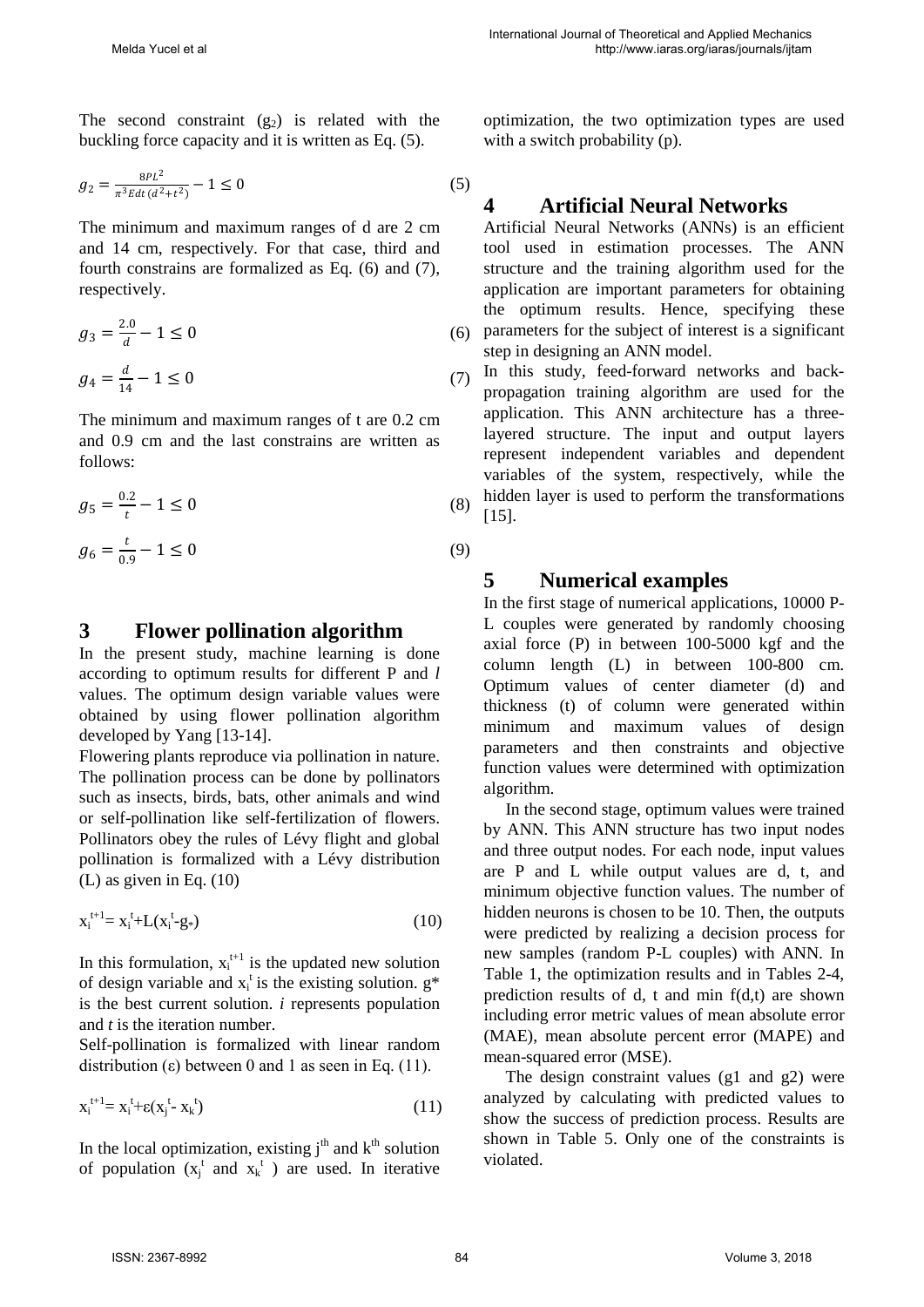| $P$ (kgf) | $L$ (cm) | $d$ (cm) | $t$ (cm) | g <sub>1</sub>   | $g_2$                   | Min $f(d,t)$ |
|-----------|----------|----------|----------|------------------|-------------------------|--------------|
| 171       | 551      | 4.2840   | 0,200    | $-0,8729$        |                         | 16,9646      |
| 1373      | 306      | 5.7978   | 0,200    | $-0,2462$        | $-1,11x10^{-16}$        | 22,9593      |
| 958       | 110      | 2,3883   | 0,255    | $-1,11x10^{-16}$ | $-1,11x10^{-16}$        | 10,7535      |
| 749       | 411      | 5,7669   | 0,200    | $-0,5866$        | $-2,22 \times 10^{-16}$ | 22,8371      |
| 2043      | 701      | 11,5059  | 0,200    | $-0.4348$        |                         | 45,5635      |
| 433       | 568      | 5,9607   | 0,200    | $-0,7688$        | $-2,22 \times 10^{-16}$ | 23,6043      |
| 3786      | 270      | 5.8814   | 0.409    | $-1,11x10^{-16}$ | $-2,22 \times 10^{-16}$ | 35,3832      |
| 2702      | 217      | 4.7244   | 0,364    | $\Omega$         | $-5,55 \times 10^{-16}$ | 26,3062      |
| 2810      | 259      | 5,6466   | 0,316    | $-1,11x10^{-16}$ |                         | 28,8245      |
| 870       | 686      | 8,5318   | 0,200    | $-0,6754$        | $-1,11x10^{-16}$        | 33,7859      |

#### TABLE I. OPTIMIZATION RESULTS OF NEW SAMPLES

#### TABLE II. D RESULTS OF NEW SAMPLES WITH ANN

|           |          | ANN (10 neuron) | Error Metric Values for FPA |             |            |
|-----------|----------|-----------------|-----------------------------|-------------|------------|
| $P$ (kgf) | $L$ (cm) | $d$ (cm)        | <b>MAE</b>                  | <b>MAPE</b> | <b>MSE</b> |
| 171       | 551      | 4,3687          | 0,0847                      | 1,9780      | 0,0072     |
| 1373      | 306      | 5,7872          | 0,0105                      | 0,1819      | 0,0001     |
| 958       | 110      | 2,4948          | 0,1064                      | 4,4569      | 0.0113     |
| 749       | 411      | 5,7955          | 0,0286                      | 0,4954      | 0,0008     |
| 2043      | 701      | 11,4767         | 0,0293                      | 0,2542      | 0,0009     |
| 433       | 568      | 5,8880          | 0,0727                      | 1,2198      | 0,0053     |
| 3786      | 270      | 5,7367          | 0,1447                      | 2,4605      | 0,0209     |
| 2702      | 217      | 4,7064          | 0,0180                      | 0,3805      | 0,0003     |
| 2810      | 259      | 5,6852          | 0,0386                      | 0,6840      | 0,0015     |
| 870       | 686      | 8,5527          | 0,0209                      | 0,2452      | 0,0004     |
|           |          | Average         | 0,0554                      | 1,2356      | 0,0049     |

#### TABLE III. T RESULTS OF NEW SAMPLES WITH ANN

| P     | L    | ANN (10 neuron) |            | <b>Error Metric Values for FPA</b> |            |
|-------|------|-----------------|------------|------------------------------------|------------|
| (kgf) | (cm) | $t$ (cm)        | <b>MAE</b> | <b>MAPE</b>                        | <b>MSE</b> |
| 171   | 551  | 0,197           | 0,0026     | 1,3181                             | 0,0000     |
| 1373  | 306  | 0,228           | 0,0288     | 14,3849                            | 0,0008     |
| 958   | 110  | 0,265           | 0,0098     | 3,8375                             | 0,0001     |
| 749   | 411  | 0,219           | 0,0198     | 9,8751                             | 0,0004     |
| 2043  | 701  | 0,187           | 0,0128     | 6,3985                             | 0,0002     |
| 433   | 568  | 0,209           | 0,0092     | 4,5756                             | 0,0001     |
| 3786  | 270  | 0,479           | 0,0693     | 16,9100                            | 0,0048     |
| 2702  | 217  | 0,408           | 0,0441     | 12,1022                            | 0,0019     |
| 2810  | 259  | 0,373           | 0,0564     | 17,8151                            | 0,0032     |
| 870   | 686  | 0,198           | 0,0011     | 0,5428                             | 0,0000     |
|       |      | <i>Average</i>  | 0.0254     | 8.7760                             | 0.0011     |

#### TABLE IV. MIN F(D,T) RESULTS OF NEW SAMPLES WITH ANN

| $P$ (kgf) | $L$ (cm) | ANN (10 neuron) |            | <b>Error Metric Values for FPA</b> |        |
|-----------|----------|-----------------|------------|------------------------------------|--------|
|           |          | Min $f(d,t)$    | <b>MAE</b> | <b>MAPE</b>                        | MSE    |
| 171       | 551      | 17,2501         | 0,2855     | 1,6829                             | 0,0815 |
| 1373      | 306      | 22,9529         | 0,0064     | 0,0279                             | 0,0000 |
| 958       | 110      | 11,2577         | 0,5042     | 4,6883                             | 0,2542 |
| 749       | 411      | 22,9484         | 0.1114     | 0,4878                             | 0.0124 |
| 2043      | 701      | 45,7778         | 0,2143     | 0,4703                             | 0.0459 |
| 433       | 568      | 23.3401         | 0.2642     | 1.1193                             | 0.0698 |
| 3786      | 270      | 35,4033         | 0,0200     | 0,0566                             | 0,0004 |
| 2702      | 217      | 26,3915         | 0,0854     | 0,3245                             | 0,0073 |
| 2810      | 259      | 28,8227         | 0,0018     | 0,0061                             | 0,0000 |
| 870       | 686      | 33,9598         | 0,1739     | 0,5147                             | 0,0302 |
|           |          | Average         | 0,1667     | 0.9378                             | 0.0502 |